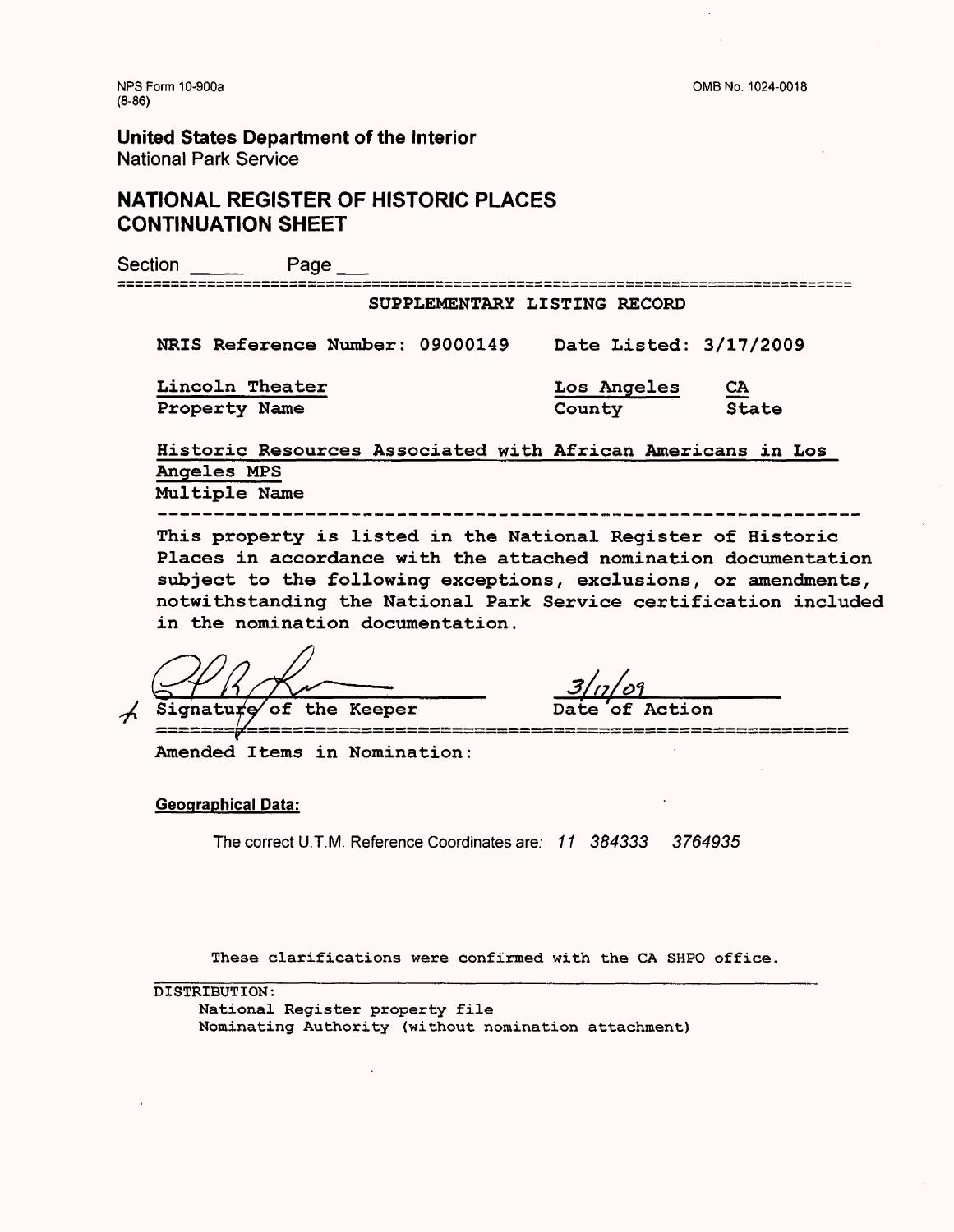| NPS Form 10-900<br>(Oct. 1990)                                                                                                                                                                                                                                                                                                                                                                                                                                                                                                                                                                                                                                                                                                                                                                                                                                                                                                                                                                                                                                                               | <b>RECEIVED 228</b>                                              |
|----------------------------------------------------------------------------------------------------------------------------------------------------------------------------------------------------------------------------------------------------------------------------------------------------------------------------------------------------------------------------------------------------------------------------------------------------------------------------------------------------------------------------------------------------------------------------------------------------------------------------------------------------------------------------------------------------------------------------------------------------------------------------------------------------------------------------------------------------------------------------------------------------------------------------------------------------------------------------------------------------------------------------------------------------------------------------------------------|------------------------------------------------------------------|
| United States Department of the Interior<br><b>National Park Service</b>                                                                                                                                                                                                                                                                                                                                                                                                                                                                                                                                                                                                                                                                                                                                                                                                                                                                                                                                                                                                                     | FEB 1 1 2009                                                     |
| National Register of Historic Places<br><b>Registration Form</b>                                                                                                                                                                                                                                                                                                                                                                                                                                                                                                                                                                                                                                                                                                                                                                                                                                                                                                                                                                                                                             | NAT. REGISTER OF HISTORIC PLACES<br><b>NATIONAL PARK SERVICE</b> |
| This form is for use in nominating or requesting determinations for individual properties and districts. See instructions in How to Complete the<br>National Register of Historic Places Registration Form (National Register Bulletin 16A). Complete each item by marking "x" in the appropriate box or<br>by entering the information requested. If any item does not apply to the property being documented, enter "N/A" for "not applicable." For functions,<br>architectural classification, materials, and areas of significance, enter only categories and subcategories from the instructions. Place additional<br>entries and narrative items on continuation sheets (NPS Form 10-900a). Use a typewriter, word processor, or computer, to complete all items.                                                                                                                                                                                                                                                                                                                      |                                                                  |
| 1. Name of Property                                                                                                                                                                                                                                                                                                                                                                                                                                                                                                                                                                                                                                                                                                                                                                                                                                                                                                                                                                                                                                                                          |                                                                  |
| historic name Lincoln Theater                                                                                                                                                                                                                                                                                                                                                                                                                                                                                                                                                                                                                                                                                                                                                                                                                                                                                                                                                                                                                                                                |                                                                  |
| other names/site number N/A                                                                                                                                                                                                                                                                                                                                                                                                                                                                                                                                                                                                                                                                                                                                                                                                                                                                                                                                                                                                                                                                  |                                                                  |
| 2. Location                                                                                                                                                                                                                                                                                                                                                                                                                                                                                                                                                                                                                                                                                                                                                                                                                                                                                                                                                                                                                                                                                  |                                                                  |
| street & number 2300 South Central Avenue                                                                                                                                                                                                                                                                                                                                                                                                                                                                                                                                                                                                                                                                                                                                                                                                                                                                                                                                                                                                                                                    | not for publication<br>$N/A$ $\vert$ $\vert$                     |
| city or town Los Angeles                                                                                                                                                                                                                                                                                                                                                                                                                                                                                                                                                                                                                                                                                                                                                                                                                                                                                                                                                                                                                                                                     | N/A<br>$\Box$ vicinity                                           |
| code CA county Los Angeles _____ code 037<br>state California                                                                                                                                                                                                                                                                                                                                                                                                                                                                                                                                                                                                                                                                                                                                                                                                                                                                                                                                                                                                                                | zip code 90011                                                   |
| 3. State/Federal Agency Certification                                                                                                                                                                                                                                                                                                                                                                                                                                                                                                                                                                                                                                                                                                                                                                                                                                                                                                                                                                                                                                                        |                                                                  |
| As the designated authority under the National Historic Preservation Act of 1986, as amended, I hereby certify that this $\boxtimes$ nomination<br>Trequest for determination of eligibility meets the documentation standards for registering properties in the National Register of<br>Historic Places and meets the procedural and professional requirements set forth in 36 CFR Part 60. In my opinion, the property<br>⊠ meets □ doesnot meet the National Register Criteria. I recommend that this property be considered significant □ nationally<br>$\Box$ statewide $\boxtimes$ idcally. ( $\Box$ See continuation sheet for additional comments.)<br><u>4 FEB 2000</u><br>Umissi wayke avar<br>Signature of certifying official/Title<br>California Office of Historic Preservation<br>State or Federal agency and bureau<br>In my opinion, the property $\Box$ meets $\Box$ does not meet the National Register criteria. ( $\Box$ See continuation sheet for additional<br>comments.)<br>Signature of commenting or other official<br>Date<br>State or Federal agency and bureau |                                                                  |
| 4. National Park Service Certification                                                                                                                                                                                                                                                                                                                                                                                                                                                                                                                                                                                                                                                                                                                                                                                                                                                                                                                                                                                                                                                       |                                                                  |
| Signature of the Keeper<br>I hereby certify that this property is:<br><b>Gentered in the National Register</b><br>See continuation sheet.<br>$\Box$ determined eligible for the<br>Nátional Register<br>$\Box$ See continuation sheet.<br>$\Box$ determined not eligible for the<br>National Register<br>T removed from the National<br>Register                                                                                                                                                                                                                                                                                                                                                                                                                                                                                                                                                                                                                                                                                                                                             | Date of Action                                                   |
|                                                                                                                                                                                                                                                                                                                                                                                                                                                                                                                                                                                                                                                                                                                                                                                                                                                                                                                                                                                                                                                                                              |                                                                  |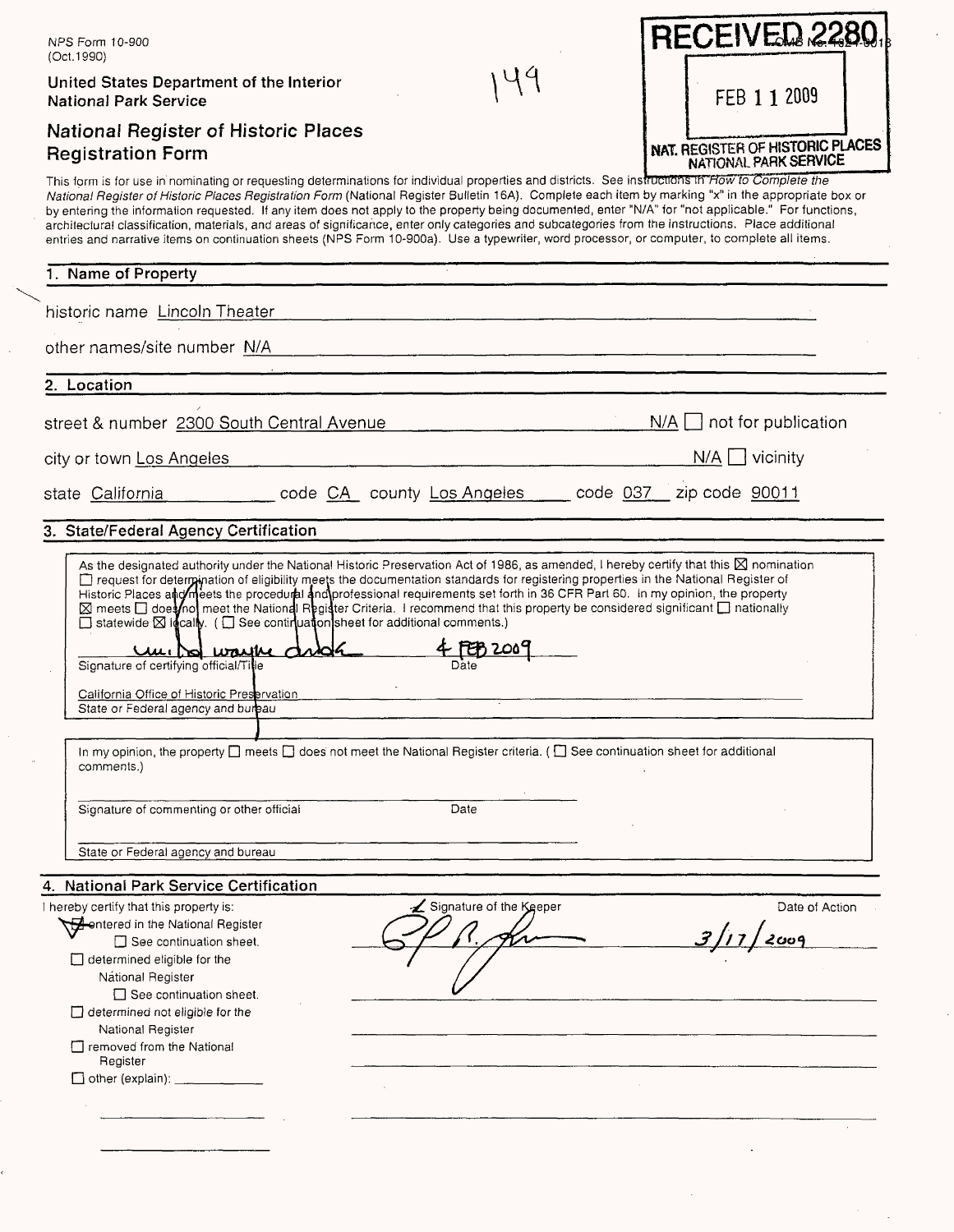| Lincoln Theater  |  |  |
|------------------|--|--|
| Name of Property |  |  |

 $\cdot$ 

 $\ddot{\phantom{a}}$ 

# Los Angeles. CA

 $\sim$ 

 $\ddot{\phantom{a}}$ 

County and State

| 5. Classification                                                                                                                       |                                                                                                                           |                                                                                                                                   |                                                      |
|-----------------------------------------------------------------------------------------------------------------------------------------|---------------------------------------------------------------------------------------------------------------------------|-----------------------------------------------------------------------------------------------------------------------------------|------------------------------------------------------|
| <b>Ownership of Property</b><br>(Check as many boxes as apply)<br>$\boxtimes$ private<br>public-local<br>public-State<br>public-Federal | <b>Category of Property</b><br>(Check only one box)<br>$\boxtimes$ building(s)<br>district<br>site<br>structure<br>object | Number of Resources within Property<br>(Do not include previously listed resources in the count.)<br>Contributing Noncontributing | buildings<br>sites<br>structures<br>objects<br>Total |
| Name of related multiple property listing<br>(Enter "N/A" if property is not part of a multiple property listing.)                      |                                                                                                                           | Number of contributing resources previously listed in<br>the National Register                                                    |                                                      |
| Historic Resources Associated with African Americans<br>in Los Angeles                                                                  |                                                                                                                           | 0                                                                                                                                 |                                                      |
| 6. Function or Use                                                                                                                      |                                                                                                                           |                                                                                                                                   |                                                      |
| <b>Historic Functions</b><br>(Enter categories from instructions)                                                                       |                                                                                                                           | <b>Current Functions</b><br>(Enter categories from instructions)                                                                  |                                                      |
| RECREATION AND CULTURE - Theater                                                                                                        |                                                                                                                           | <b>RECREATION AND CULTURE - Theater</b>                                                                                           |                                                      |
| 7. Description                                                                                                                          |                                                                                                                           |                                                                                                                                   |                                                      |
| <b>Architectural Classification</b><br>(Enter categories from instructions)                                                             |                                                                                                                           | <b>Materials</b><br>(Enter categories from instructions)                                                                          |                                                      |
| MID-19 <sup>TH</sup> CENTURY - Exotic Revival - Moorish                                                                                 |                                                                                                                           | foundation Concrete                                                                                                               |                                                      |
|                                                                                                                                         |                                                                                                                           | roof Synthetic<br>walls Stucco, Concrete                                                                                          |                                                      |
|                                                                                                                                         |                                                                                                                           |                                                                                                                                   |                                                      |
|                                                                                                                                         |                                                                                                                           | other                                                                                                                             |                                                      |
| <b>Narrative Description</b>                                                                                                            |                                                                                                                           |                                                                                                                                   |                                                      |

(Describe the historic and current condition of the property on one or more continuation sheets.)

 $\bar{z}$ 

 $\mathbf{r}$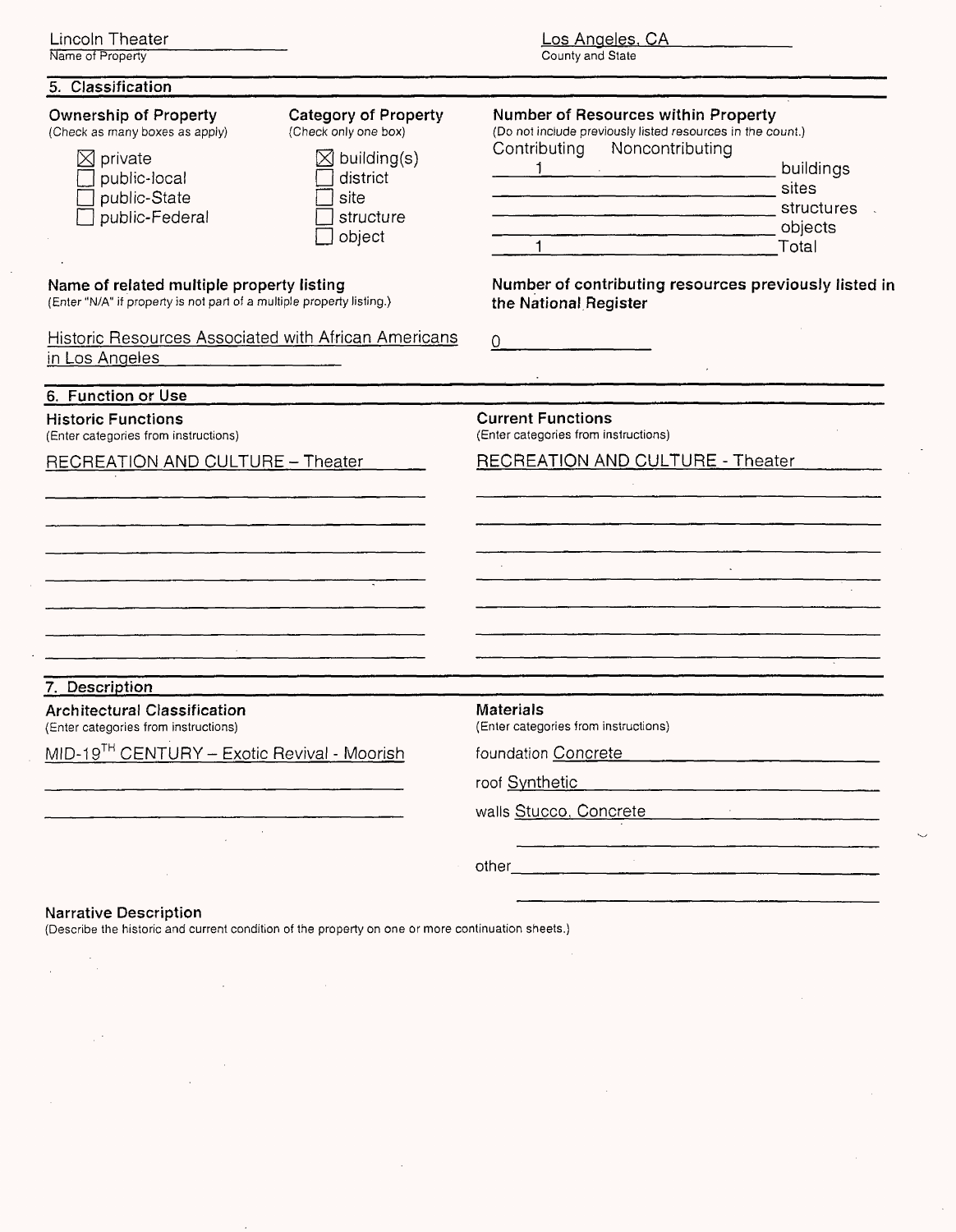## **8. Statement of Significance**

**Applicable National Register Criteria** (Mark "x" in one or more boxes for the criteria qualifying the property for National Register listing)

 $[\times]$  A Property is associated with events that have made a significant contribution to the broad patterns of our history.

- $\Box$  B Property is associated with the lives of persons significant in our past.
- $\Box$ C Property embodies the distinctive characteristics of a type, period, or method of construction or represents the work of a master, or possesses high artistic values, or represents a significant and distinguishable entity whose components lack individual distinction.
- $\Box$  D Property has yielded, or is likely to yield information important in prehistory or history.

#### **Criteria Considerations**

(Mark "X" in all the boxes that apply.)

### Property is:

- $\boxtimes$  A owned by a religious institution or used for religious purposes.
- $\Box$  B removed from its original location.
- $\Box$  C a birthplace or a grave.
- $\Box$  D a cemetery.
- $\Box$  E a reconstructed building, object, or structure.
- $\Box$  F a commemorative property.
- $\Box$  G less than 50 years of age or achieved significance within the past 50 years.

#### **Narrative Statement of Significance**

(Explain the significance of the property on one or more continuation sheets.)

### **9. Major Bibliographical References**

(Cite the books, articles, and other sources used in preparing this form on one or more continuation sheets.)

### **Previous documentation on file (NPS):**

- $\Box$  preliminary determination of individual listing (36 CFR 67) has been requested.
- $\Box$  previously listed in the National Register  $\Box$  previously determined eligible by the National
- Register
- designated a National Historic Landmark  $\Box$  recorded by Historic American Buildings Survey
- #  $-$ D recorded by Historic American Engineering Record # 1999 and 2009 and 2009 and 2009 and 2009 and 2009 and 2009 and 2009 and 2009 and 2009 and 2009 and 2009 and 2009 and 2009 and 2009 and 2009 and 2009 and 2009 and 2009 and 2009 and 2009 and 2009 and 2009 and 2009 a

### **Areas of Significance**

(Enter categories from instructions)

Ethnic Heritage - Black

**Period of Significance**

1926 - 1958

**Significant Dates** 1926 - Building Constructed

**Significant Person**

(Complete if Criterion B is marked above)

**N/A**

## **Cultural Affiliation**

N/A **\_\_\_\_**

**Architect/Builder** Perrine, John Paxton, architect

 $\bar{\Box}$  Federal agency  $\boxtimes$  Local government

Other State agency

**Primary Location of Additional Data**  $\Box$  State Historic Preservation Office

- $\Box$  University
- $\Box$  Other

Name of repository:

City of Los Angeles, Office of Historic Resources

Los Angeles. CA County and State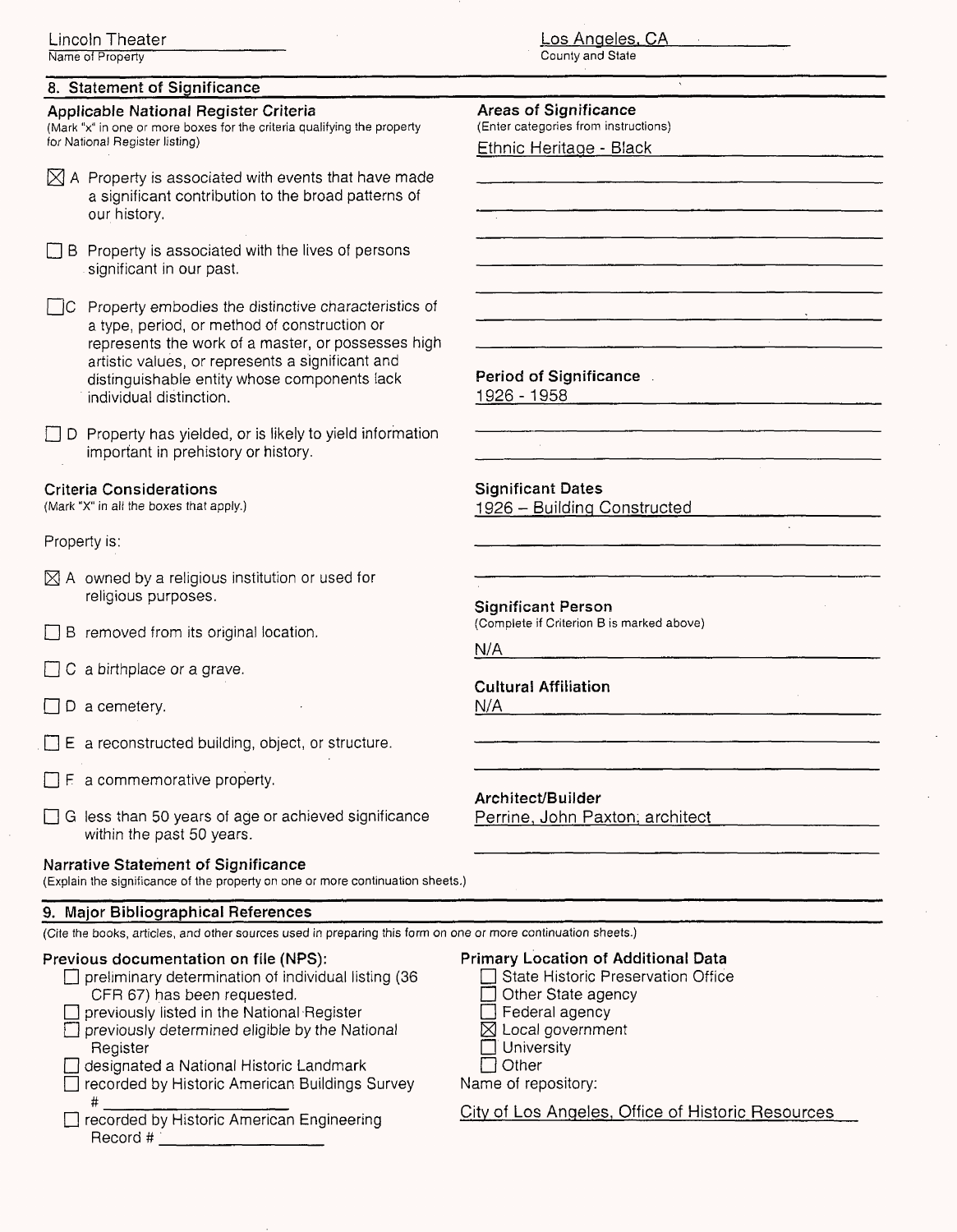| Lincoln Theater<br>Name of Property                                                                                                                                                                                                                                                                                                                                                     | <u>Los Angeles, CA</u><br>County and State             |  |  |  |
|-----------------------------------------------------------------------------------------------------------------------------------------------------------------------------------------------------------------------------------------------------------------------------------------------------------------------------------------------------------------------------------------|--------------------------------------------------------|--|--|--|
| 10. Geographical Data                                                                                                                                                                                                                                                                                                                                                                   |                                                        |  |  |  |
| <b>Acreage of Property</b><br>Less than one acre<br><b>UTM References</b><br>(Place additional UTM references on a continuation sheet)                                                                                                                                                                                                                                                  |                                                        |  |  |  |
| Zone Easting<br>Northing<br>384639<br>3765776<br>3<br><u> 11</u><br>٦<br>2<br>4                                                                                                                                                                                                                                                                                                         | Northing<br>Easting<br>Zone<br>See continuation sheet. |  |  |  |
| <b>Verbal Boundary Description</b><br>(Describe the boundaries of the property on a continuation sheet.)<br>Assessor Parcel Number 5119-007-001, which corresponds to the attached map.<br><b>Boundary Justification</b><br>(Explain why the boundaries were selected on a continuation sheet.) The legal lot the building historically and currently occupies.<br>11. Form Prepared By |                                                        |  |  |  |
| $\sqrt{2}$<br>name/title Teresa Grimes                                                                                                                                                                                                                                                                                                                                                  |                                                        |  |  |  |
| date 6/01/08<br>organization Christopher A. Joseph & Associates                                                                                                                                                                                                                                                                                                                         |                                                        |  |  |  |
| street & number 523 W. 6 <sup>th</sup> Street, Suite 1134                                                                                                                                                                                                                                                                                                                               | telephone (213) 417-4400                               |  |  |  |
| city or town Los Angeles                                                                                                                                                                                                                                                                                                                                                                | __ state CA<br>zip code 90014                          |  |  |  |
| <b>Additional Documentation</b><br>Submit the following items with the completed form:                                                                                                                                                                                                                                                                                                  |                                                        |  |  |  |
| <b>Continuation Sheets</b>                                                                                                                                                                                                                                                                                                                                                              |                                                        |  |  |  |
| Maps<br>A USGS map (7.5 or 15 minute series) indicating the property's location.                                                                                                                                                                                                                                                                                                        |                                                        |  |  |  |
| A Sketch map for historic districts and properties having large acreage or numerous resources.                                                                                                                                                                                                                                                                                          |                                                        |  |  |  |
| Photographs                                                                                                                                                                                                                                                                                                                                                                             |                                                        |  |  |  |
| Representative black and white photographs of the property.                                                                                                                                                                                                                                                                                                                             |                                                        |  |  |  |
| <b>Additional items</b><br>(Check with the SHPO or FPO for any additional items)                                                                                                                                                                                                                                                                                                        |                                                        |  |  |  |
| <b>Property Owner</b>                                                                                                                                                                                                                                                                                                                                                                   |                                                        |  |  |  |
| (Complete this item at the request of the SHPO or FPO.)                                                                                                                                                                                                                                                                                                                                 |                                                        |  |  |  |
| name Mission Evangelica Juda Inc.                                                                                                                                                                                                                                                                                                                                                       | <u> 1960 - Jan Samuel Barbara, margaret e</u>          |  |  |  |
| street & number P.O. Box 908                                                                                                                                                                                                                                                                                                                                                            | telephone                                              |  |  |  |
| city or town Monrovia example and the contract of the CA                                                                                                                                                                                                                                                                                                                                | zip code $91017$ $\qquad \qquad \qquad$                |  |  |  |
|                                                                                                                                                                                                                                                                                                                                                                                         |                                                        |  |  |  |

Paperwork Reduction Act Statement: This information is being collected for applications to the National Register of Historic Places to nominate properties for listing or determine eligibility for listing, to list properties, and to amend existing listings. Response to this request is required to obtain a benefit in accordance with the National Historic Preservation Act, as amended (16 U.S.C. 470 *et seq.*).

Estimated Burden Statement: Public reporting burden for this form is estimated to average 18.1 hours per response including the time for reviewing instructions, gathering and maintaining data, and completing and reviewing the form. Direct comments regarding this burden estimate or any aspect of this form'to the Chief, Administrative Services Division, National Park Service, P.O. Box 37127, Washington, DC 20013-7127; and the Office of Management and Budget, Paperwork Reductions Project (1024-0018), Washington, DC 20503.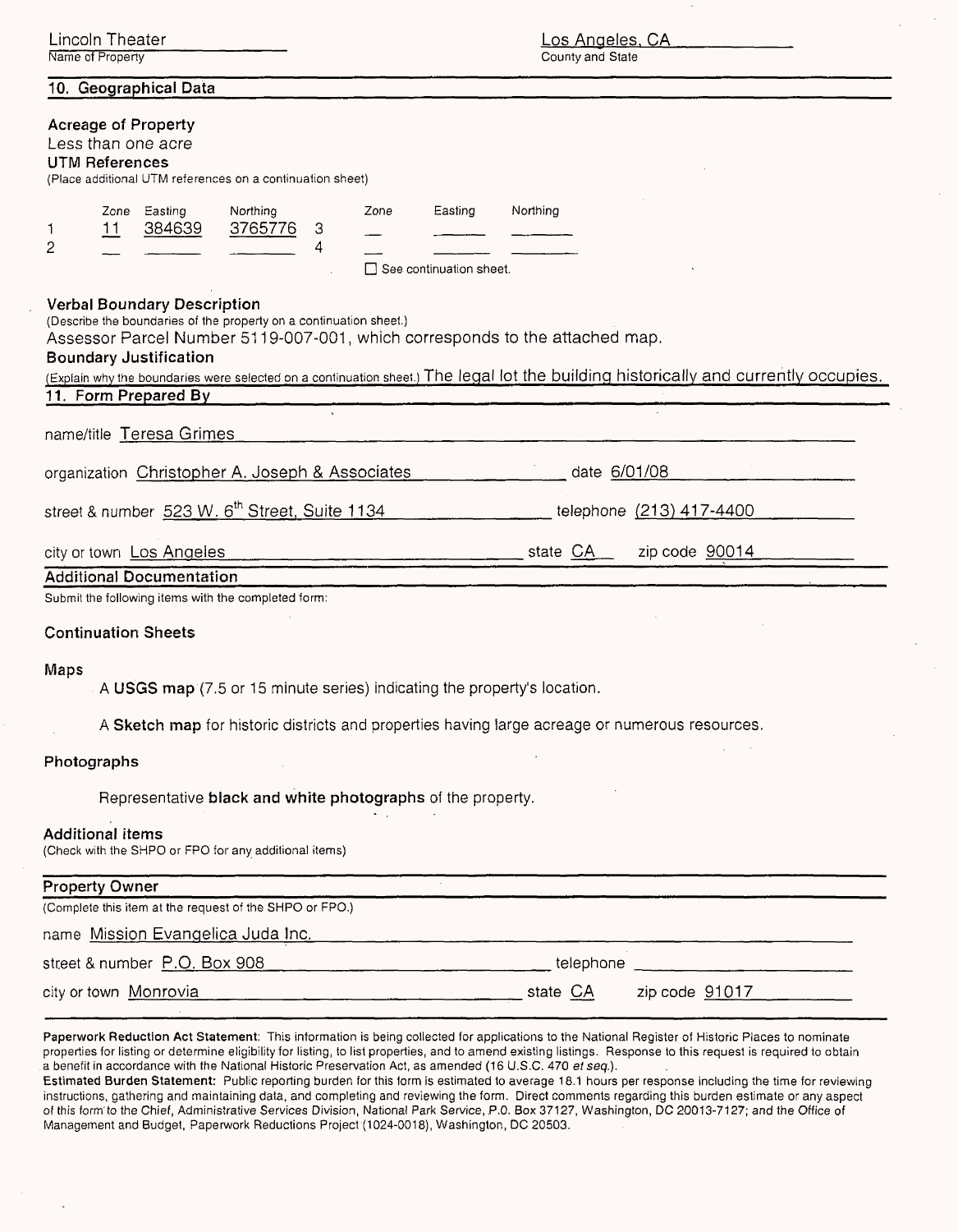# **National Register of Historic Places Continuation Sheet**

Section number 7 Page 1 Lincoln Theater

Los Angeles, California

## **DESCRIPTION**

The Lincoln Theater is located at the southeast corner of South Central Avenue and East 23<sup>rd</sup> Street in the City of Los Angeles. It is an outstanding example of an Exotic Revival style theater incorporating Moorish Revival and Islamic decorative elements. The reinforced concrete structure is composed of a series of masses with flat roofs. The function of the interior spaces is reflected in the massing. The front mass is three stories in height, sheathed in stucco, and occupied by the theater lobby and offices above. The middle mass is occupied by the auditorium and is surmounted by exposed, arched structural members. The rear mass is approximately four stories in height and contains the scenery and stage house. The front mass of the building is more highly articulated than the rear, which consists of mostly blank board-formed concrete walls. The building retains all aspects of integrity.

The front (east) elevation is symmetrically organized with the central bay occupied by the theater entrance and the two outer bays occupied by storefronts. Ornamentation and wall elements stay close to the facade in a low relief manner. The central bay rises from the ground to the roof. Each bay consists of three tiers. The ground floor has octagonal columns, which support intricate, multi-lobed archways. The columns rise about eight feet before a decorative, cast concrete design appears. Each freestanding column transitions into the building itself and turns into an attached column. Capping each column is an onion shaped capital, and decorative ceramic tile appears above each arch. The second tier has the most ornamentation with projecting piers, which delineate each bay. They are capped by onion shaped capitals and lance-shaped spires. Within each pier sits a decorative element in the shape of an elongated bottle inset with ceramic tile. Between each pier are three window openings with molded concrete sills separated by small columns. These columns, in rum, support multi-lobed arches over each window, and low relief onion domes with lance-shaped spires extend above the window bays. The third tier is unadorned except for the central bay.

The central bay, which supports the marquee, is the most fanciful and extravagant portion of the facade. The marquee is approximately 25 feet wide, extends about six feet outward, and defines the main entrance. The facade above the marquee creates the overall impression of a step-back tower in low relief, incorporating layers of arches and columns in keeping with the building's overall design.

The exterior arcade on the ground level spans the entire façade and is inset approximately ten feet with a terrazzo floor set in a diamond pattern of pink and yellow. Multi-lobed and multi-tiered arches span the interior of the arcade. Each entrance bay has a set of aluminum framed double doors with single glass panes, above which sit a multi-lobed ornamental arch topped with a rectangular frame.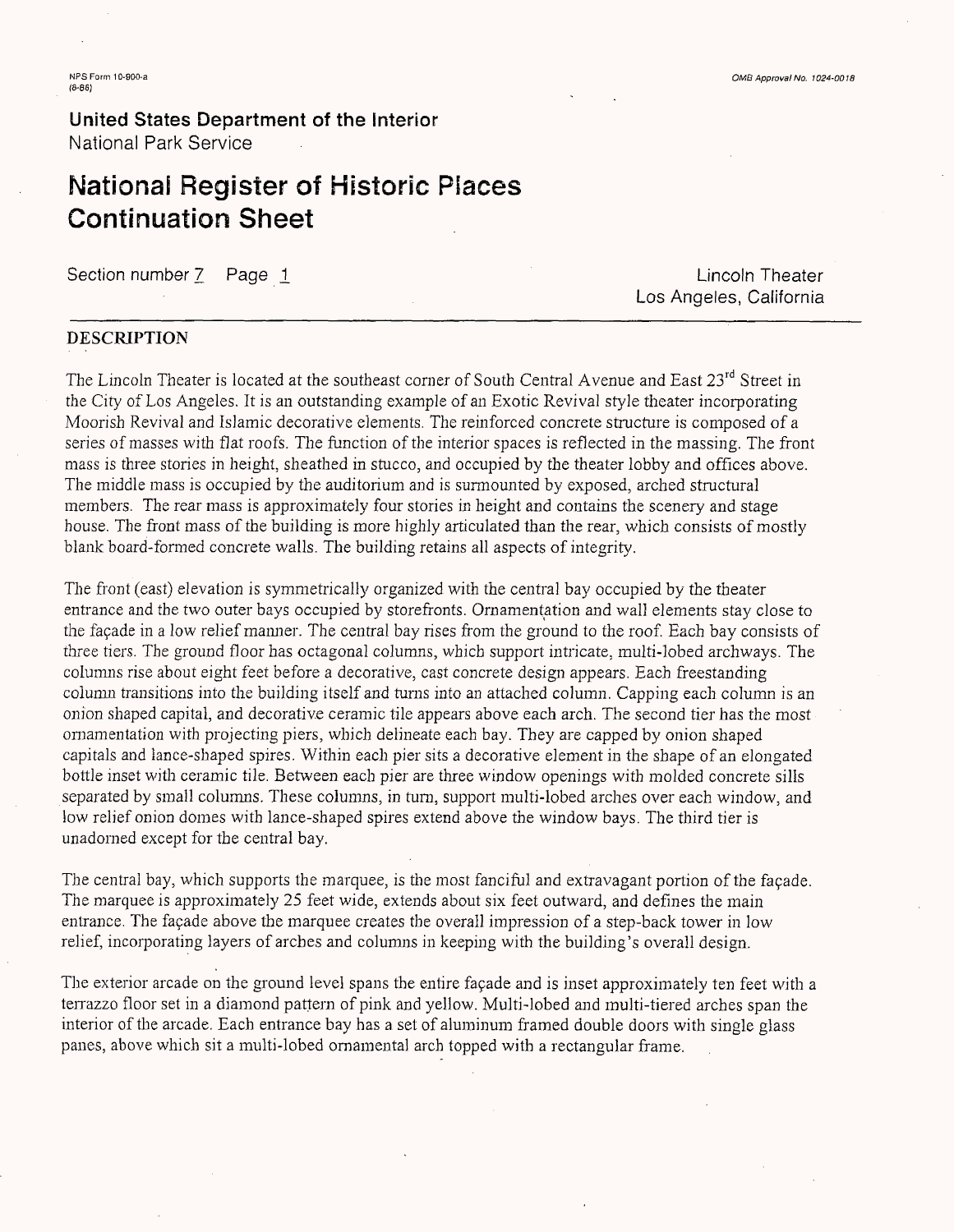# **National Register of Historic Piaces Continuation Sheet**

Section number 7 Page 2 Lincoln Theater

Los Angeles, California

The interior lobby is about 20 feet deep and spans the width of the entire structure. A 12-foot wide staircase is located in the center. About halfway up the stairway is a landing with stairs extending from each side to the second floor. Above this platform, on the wall facing the street once hung a large painting of Abraham Lincoln. The original cast-iron, ornamental railing leading up the lower portion of the stairway is still intact. The ceiling is. split into three bays with decorative, gold-painted tablets within a square frame in each bay from which originally hung a light fixture. Four sets of double doors, two on each side of staircase, serve as the entrance to the theater space. Multi-lobed arches and brackets further embellish the building's lobby.

The double stairway leads to the second floor lobby. Inset into the walls as one climbs the stairs are decorative iron railings and multi-lobed arches creating false balconies. A complexly designed vent is located in the central bay of the lobby with a design consisting of circles inset in squares with flower shapes located within each circle. Offices are located on either side of this lobby. The mezzanine has seats set up in a standard fashion, rising continuously to the back of the theater.

The stage faces the back of the building and has been turned into a two-tiered setup to accommodate the church band. The walls surrounding the stage have been painted a sky pattern. The proscenium surround the stage continues the same Moorish ornamentation used throughout the building. Groupings of four columns on each side of the stage are painted to resemble green marble. They are topped with a carved entablature of multi-lobed brackets. The crown molding around the main auditorium space consists of a green band of arabesque design topped by a repetitive ornamental unit of gold painted sculptural pieces in a T-shape and a pink acorn shape that appears to hand from the bottom of the T. The ceiling is painted with intricate geometric designs in gold, green, and pink.

The highly sculpted and decorated sidewalls of the auditorium are set up in a bay and tier fashion. The first tier consists of two simple insets of a step back tower shape on each side nearest the stage. The second tier ornamentation is significantly more decorative. Square frames bind two multi-lobed arches with gold bulbs attached to each lobe end. A semi-circle along the bottom edge protrudes into the frame and has a series of five circles growing along it with decorated medallions within each. Above the arch is an intricately designed screen. Flanking the stage are single balcony structures with honeycombed patterned gold screens and topped with onion domes. Paired columns sit to the side of each balcony closet to the audience.

The exterior of the building is mostly unaltered with the following exceptions: the ground floor storefronts and doors have been replaced, a few of the second-story windows have been replaced, and a small addition was constructed on the south side of the building in 1981.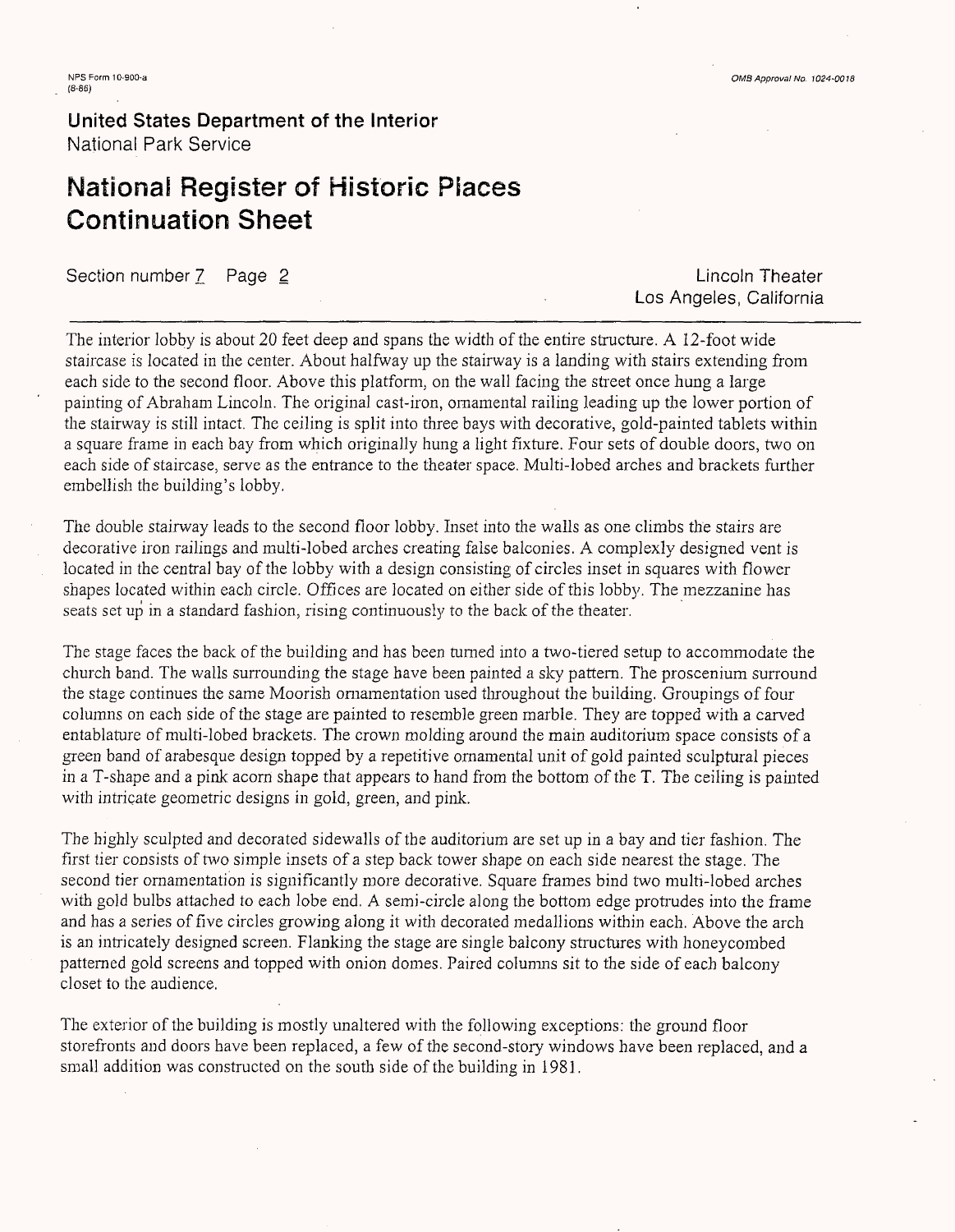# **National Register of Historic Places Continuation Sheet**

Section number 8 & 9 . Page 3 . Lincoln Theater

Los Angeles, California

## **SIGNIFICANCE**

The Lincoln Theater is eligible for listing in the National Register under Criterion A- as it is associated with events that have made a significant contribution to the broad patteras of our history. It meets the registration requirements for theaters outlined in the Multiple Property Documentation (MPD) Form for Historic Resources Associated with African Americans in Los Angeles. It is significant at the local level in the context of entertainment and culture. Constructed in 1926, the Lincoln Theater is significant as the last remaining theater in Los Angeles that catered to the African American community. Owned and operated by a religious institution since 1962, it satisfies Criteria Consideration A as it derives its primary significance from its historical importance to the African American community.

Theaters not only showcased African American performers, but also provided entertainment venues, free of racial inequality, to the local community. African Americans were either excluded from theaters in downtown Los Angeles, or relegated to "colored only" seating sections. As a result, theaters granting equal access to African Americans were one of the many commercial enterprises that developed along Central Avenue. There were at least five theaters along the Central Avenue corridor: the Lincoln, Globe, Tivoli, Angelus, and Hub. The largest of these was the Lincoln Theater,

The Lincoln Theater opened in 1927 and immediately became a major gathering spot for the large and growing African American population along the Central Avenue corridor. The theater was constructed by West Coast Theaters. The board of directors included Mike Gore, Adolph Ramish, Sol Lesser, and Joseph Schenk. It hosted a variety of stage shows, plays, concerts, talent shows, vaudeville, and film. It was often referred to as the "West Coast Apollo" because it featured many of the same acts as the Apollo Theater in Harlem. The opening featured Curtis Mosby's Dixieland Blue Blowers and the film *Rose of the Golden West,* starting Mary Astor and Gilbert Roland. It served as a key site *in jazz* history, featuring such performers as Lionel Hampton, Duke Ellington, Nat Cole, Fats Domino, Sammy Davis Jr., and BB King.

The Lincoln Theater attracted many white patrons as well as black. A columnist for the Los Angeles Times observed "many white people crowd in because the chance to see negro actors of real ability appearing for their own people rather than appearing as negros from the white man's point of view is one that doesn't come to one in every city." One of the main attractions of the Lincoln Theater was the Lafayette Players. Founded in 1915 by Anita Busch, the Lafayette Players provide dramatic entertainment for the Harlem community in place of minstrel shows that often ridiculed blacks. In 1928 they moved to Los Angeles and became the stock company at the Lincoln. The troupe included wellknown black actors such as Clarence Muse, Charles Gilpin, and Abbie Mitchell.

<sup>1</sup> Shippey, Lee, "Lee Side of LA," *Los Angeles Times,* 5/2/1928, p. A4;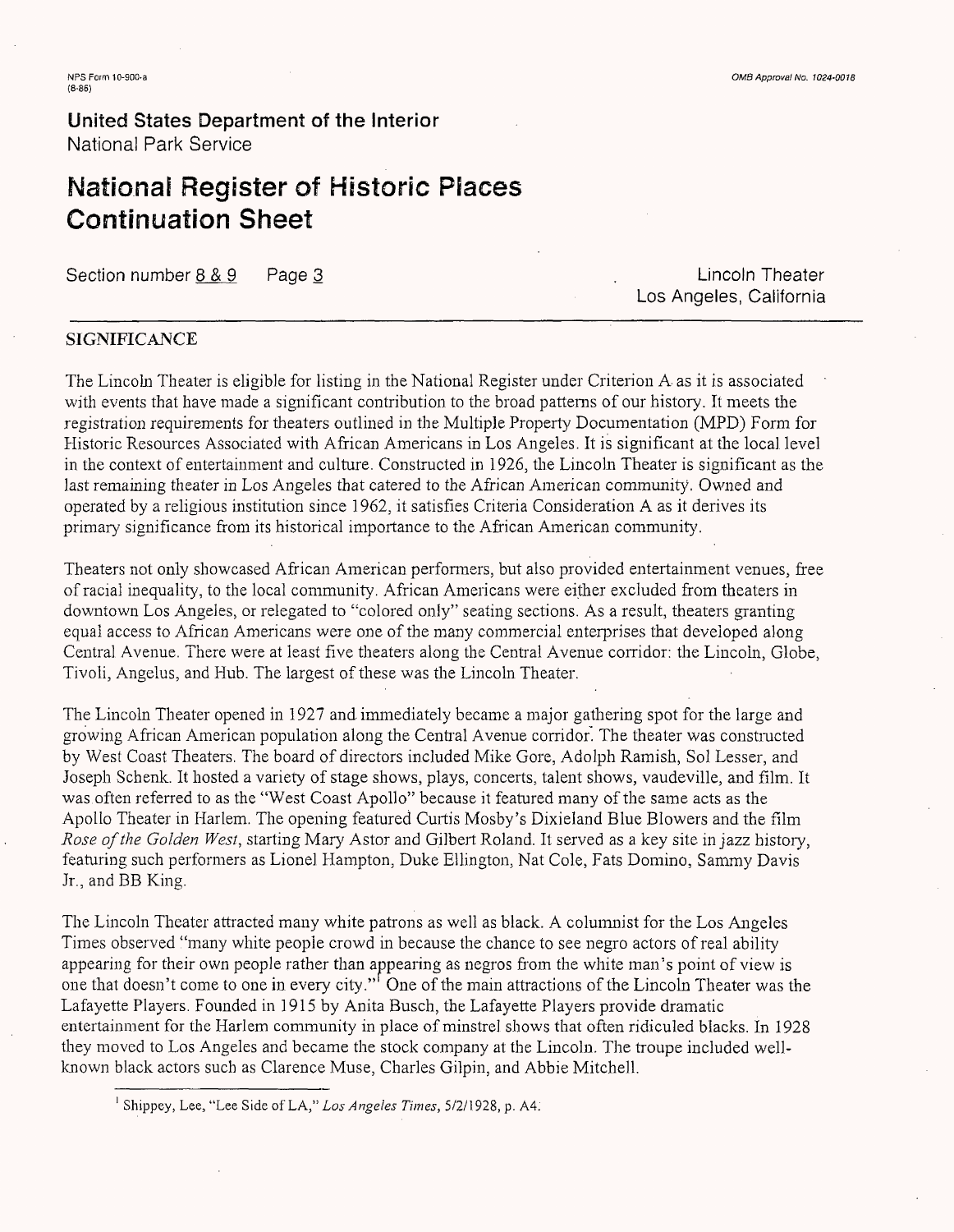# **National Register of Historic Places Continuation Sheet**

Section number 8 & 9 Page 4 Lincoln Theater

Los Angeles, California

In 1962, the Lincoln Theater was officially sold to the First Jurisdiction of the Church of God in Christ and dedicated "The Crouch Temple" by Bishop Samuel M. Crouch. After Crouch's death in 1976, the headquarters was moved to Crenshaw. The Lincoln Theater is now under co-ownership with the Mission Evangelica Juda and serves as a church under the Iglesia de Cristo Ministeries Juda led by Pastor Alberto Wizel.

Although the building is not being nominated under Criterion C, it is important to note that it was designed by architect John Paxton Perrine who worked extensively in southern California. Perrine was notable for his lavish theater buildings in Art Deco, Spanish Colonial Revival, and Moorish Revival styles. In 1928, he designed the opulent California Theater in San Bernardino, which combined Spanish Colonial and Moorish Revival styles. Built to present vaudeville acts as well as motion pictures, Will Rogers made his final public appearance there in 1935. Other theaters by Perrine include the California Theater in San Diego (1926), the Roosevelt Theater in Hawthorne (1926), and the Fox Theater in Redondo Beach (1927).

### **REFERENCES**

Building Permits

Sanborn Map, 1950, vol. 4

Los Angeles Historic-Cultural Monument Application, 2002

Cox, Bette. *Central Avenue: Its Rise and Fall.* Los Angeles: BEEM Publications, 1996.

Reed, Tom. *The Black Music History of Los Angeles.* Los Angeles: Black Accent on L.A. Press, 1992.

"Lincoln Theater Opens Tomorrow, *Los Angeles Examiner,* 10/6/1927, pt. 2, p. 5.

"Lincoln Theater Will Open Friday," *Los Angeles Times,* 10/5/1927, pt. II, p. A9.

"Colored play cast returns to LA house, Lafayette Players will present another group of legitimate plays at Lincoln Theater," *Hollywood Citizen News,* 6/1/1932, p. 7.

"Grand premiere at Lincoln Theater, new stage show policy," *Los Angeles Sentinel.,* 7/3/1946, p. 18.

"Lionel Hampton Band in town, to play Lincoln Theater," *Los Angeles Sentinel,* 8/8/1946, p. 18.